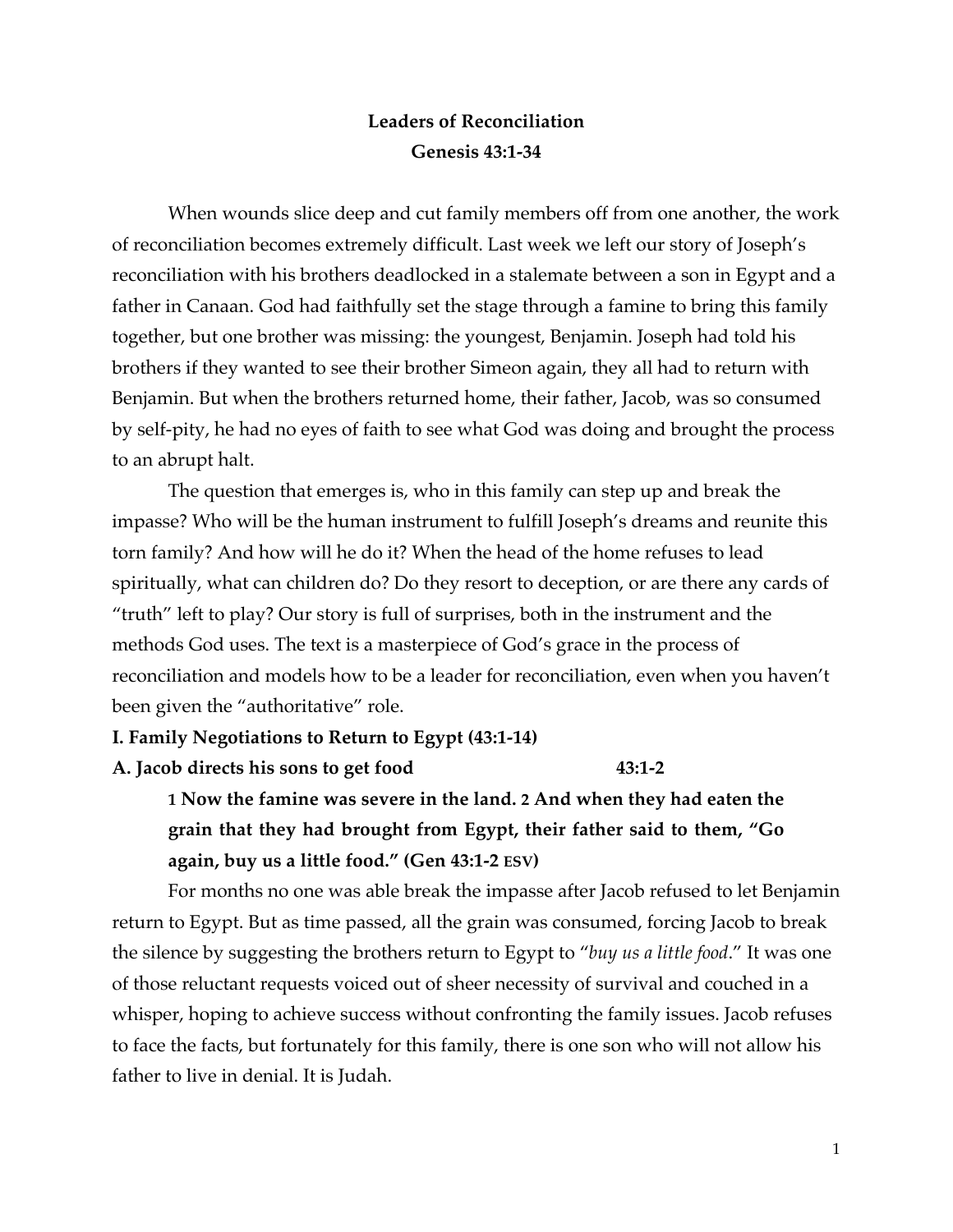#### **B. Judah's first approach: Addressing the facts (43:3-5)**

**3 But Judah said to him, "The man solemnly warned us, saying, 'You shall not see my face unless your brother is with you.' 4 If you will send our brother with us, we will go down and buy you food. 5 But if you will not send him, we will not go down, for the man said to us, 'You shall not see my face, unless your brother is with you.'" (43:3-5)**

Judah, the realist, puts all the facts back on the table. He does so brilliantly, forcefully, yet respectfully without violating Jacob's role as head of the home. Though Jacob's word may have weight in Canaan, he explains that in Egypt it is a different story. There is the anonymous "*man*" who has all the authority. And he reminds his father that this man "*warned*" them in no uncertain terms that, without Benjamin, they would not see his face, which certainly means buying more food is out of the question.

Judah refuses to obey his father unless his father complies with the conditions set by the Egyptian. How can the sons obey their father when his plan is doomed to failure because he refuses to accept the facts? In some situations it can be a loving act for children to force their parents to face the facts, even though the process can be painful. To blindly obey would have helped no one in this situation.

#### **C. Israel indulges his self-pity (43:6-7)**

**6 Israel said, "Why did you treat me so badly as to tell the man that you had another brother?" 7 They replied, "The man questioned us carefully about ourselves and our kindred, saying, 'Is your father still alive? Do you have another brother?' What we told him was in answer to these questions. Could we in any way know that he would say, 'Bring your brother down'?" (43:6-7)**

Jacob still appears consumed by his personal pity party. Rather than trying to lead his family through prayer and dependence on God, he clings to his pain and nurses it through blame. He chides his sons for placing "*him*" in this terrible predicament (as if the whole predicament centered around him) by mentioning the fact that they had a brother.

The brothers plead their innocence, explaining that they truthfully answered Joseph's pointed questions, but unfortunately merely "replaying the tapes" doesn't help their father break out of his melancholy to spiritually lead his family. The tension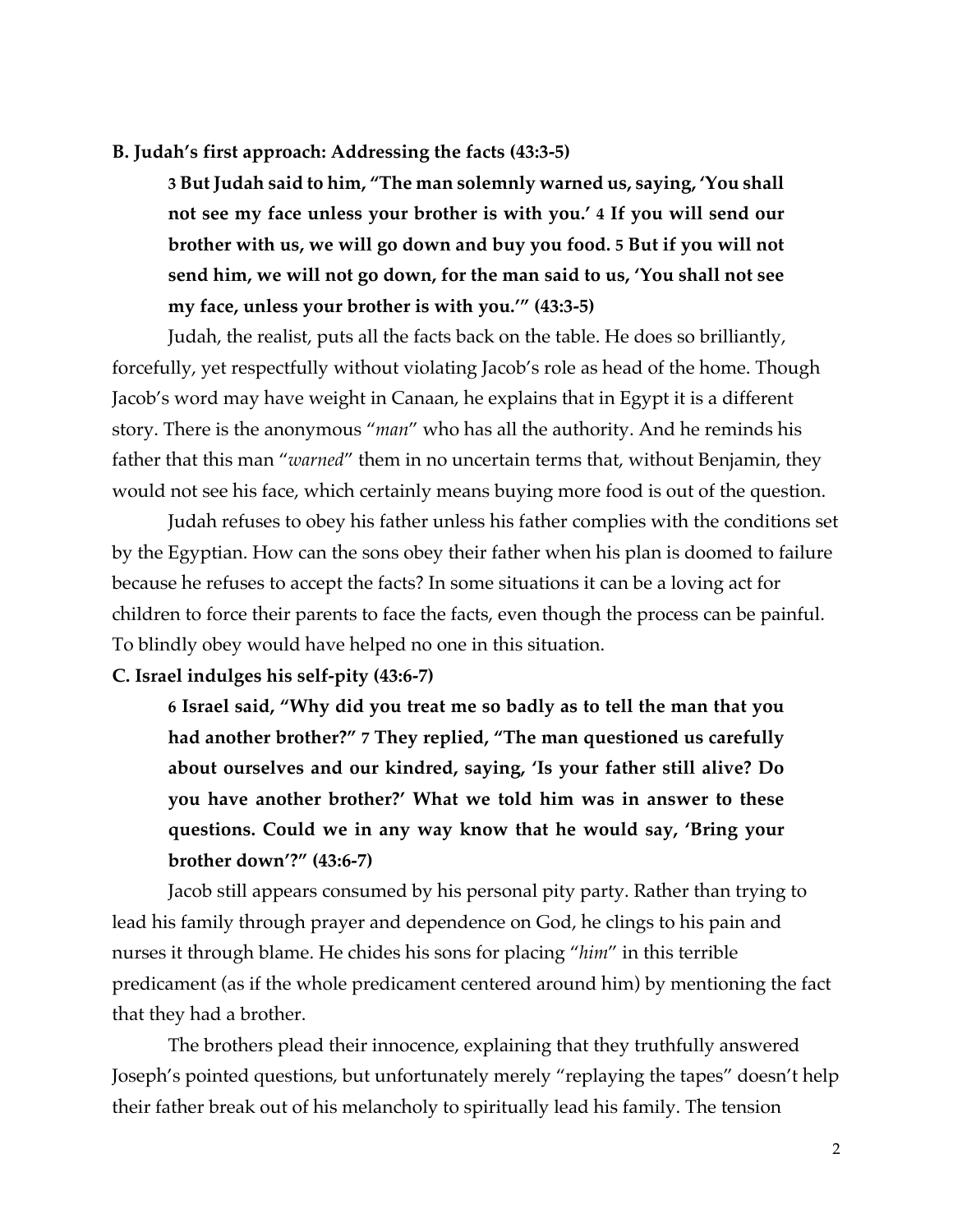mounts as we wonder if this family will survive. At this point Judah courageously steps up to the plate and, in an unprecedented move of raw courage, breaks the deadlock. **D. Judah's second approach: Addressing his pain (43:8-10)**

**8 And Judah said to Israel his father, "Send the boy with me, and we will arise and go, that we may live and not die, both we and you and also our little ones. 9 I will be a pledge of his safety. From my hand you shall require him. If I do not bring him back to you and set him before you, then let me bear the blame forever. 10 If we had not delayed, we would now have returned twice."** (**43:8-10**)

Since Judah was unable to get his father to act by addressing the facts, he tries addressing his pain. The affectionate language he chooses ("*the lad…our little ones*") shows empathy for his father's heart and strikes a chord with his purpose ("*that we may live and not die*"). Once he has established that his **concerns** are identical with his father's, he **guarantees** the results and places his family fortune on the line. Judah is assuming total responsibility for Benjamin's safe return and will take all the blame if he fails. How different this is from Reuben's earlier rash vow (42:37). And how different from the time he sold his brother for money and later threw his identity away as a "**pledge**" to a prostitute (38:17,18); now he "**pledges**" his family fortune and reputation for the life of his brother.

Finally, he prods his reluctant father into action by stressing the urgency of the situation: Had they not delayed, they could have gone to Egypt and returned twice by now. This sows the seed of success into his father's imagination.

#### **E. Permission granted (43:11-14)**

**11 Then their father Israel said to them, "If it must be so, then do this: take some of the choice fruits of the land in your bags, and carry a present down to the man, a little balm and a little honey, gum, myrrh, pistachio nuts, and almonds. 12 Take double the money with you. Carry back with you the money that was returned in the mouth of your sacks. Perhaps it was an oversight. 13 Take also your brother, and arise, go again to the man. 14 May God Almighty grant you mercy before the man, and may he send back your other brother and Benjamin. And as for me, if I am bereaved of my children, I am bereaved."** (**43:11-14**)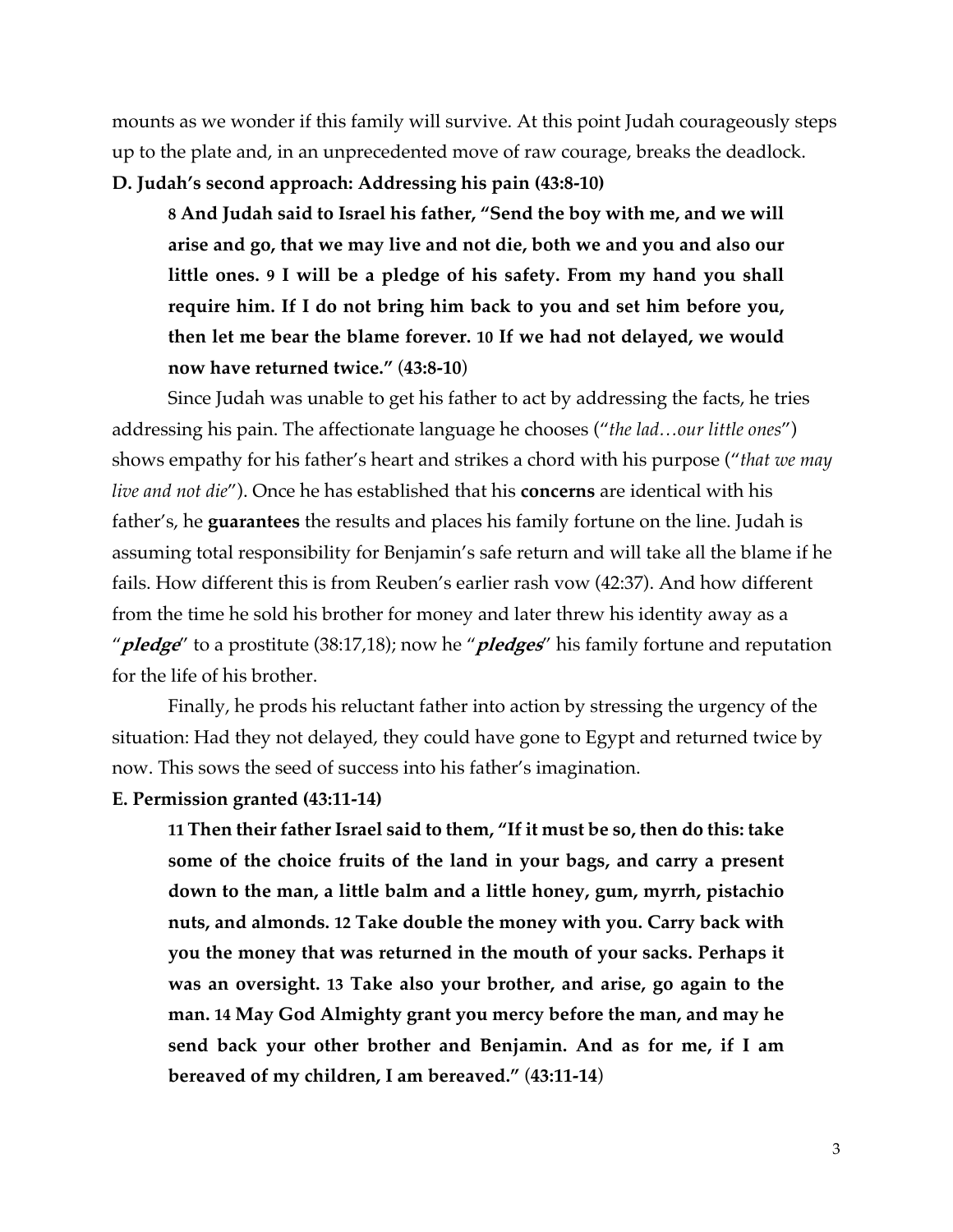Judah's leadership pays off and he is able to break the reluctant Jacob out of his spiritual paralysis, to think outside the narrow walls of "self" and back into the horizons of "faith." Perhaps, he now thinks, the money was just a "mistake," perhaps God really is in control and can protect sons born in the covenant by moving the hearts of men. In this new state of mind, Jacob can now think creatively and suggests they give the "man" a "present" of the best of the land to show appreciation. Ironically, three of these goods (*balm, aromatic gum and myrrh*) he lists are identical to "the export goods carried by the Ishmaelite traders (37:25) who bought Joseph from the brothers and sold him as a slave in Egypt."<sup>1</sup> Thus behind Jacob's inspired thinking, we can see the hand of God orchestrating restitution and healing.

Once Jacob grants permission, he sends his sons to Egypt with God's blessing as the all-powerful One who keeps his promises (*El Shaddai* - Gen 17:1; 28:3; 35:11). And though he isn't thoroughly optimistic of the outcome, he is at least resigned to God's will if the worst happens ("*If I am bereaved...I am bereaved*"). Melancholy individuals seldom want to admit they are fully optimistic, even when they have faith, lest they remove themselves from the center of concern.

Judah's breakthrough is absolutely remarkable and should serve as an example to all those "under" authority (children, wives, young men, employees, etc.) of the powerful influence their faith and leadership can exert over those who are "over" them. With the survival of the family at stake, Judah could not wait for his father to act. **II. Introductions to the Feast (43:15-23)**

#### **A. To parties meet…each with gifts (43:15-17)**

**15 So the men took this present ("minhah"), and they took double the money with them, and Benjamin. They arose and went down to Egypt and stood before Joseph. 16 When Joseph saw Benjamin with them, he said to the steward of his house, "Bring the men into the house, and slaughter an animal and make ready, for the men are to dine with me at noon." 17 The man did as Joseph told him and brought the men to Joseph's house.** (**43:15-17**)

The brothers are once again off to Egypt with the youngest and most adored son, Benjamin, in tow. As both groups converge each one brings a gift in anticipation of honoring the other party. Joseph's brothers bring a generous collection from the best products of the land of Canaan,<sup>2</sup> plus double the money that Joseph had secretly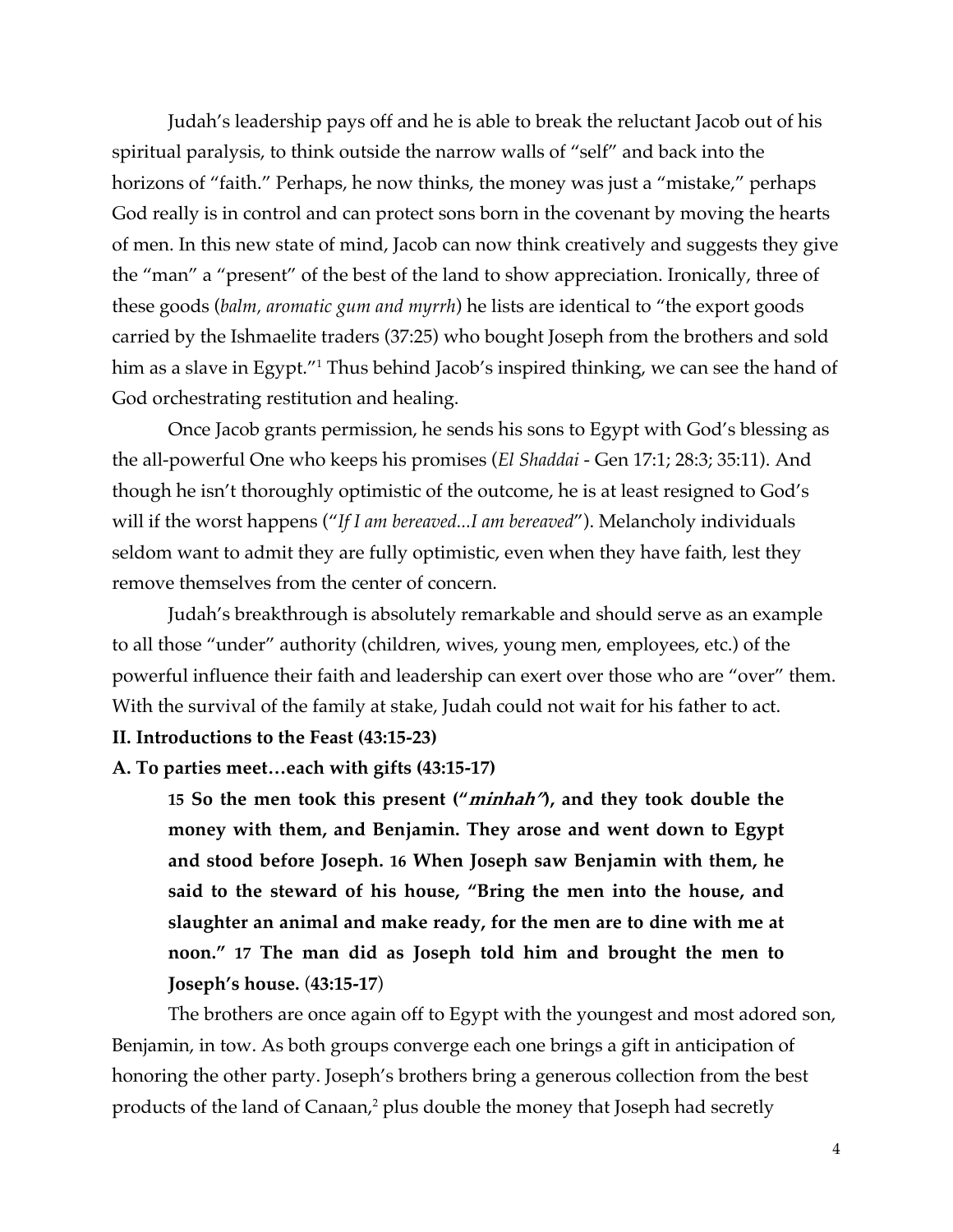returned to them, while Joseph has his servant prepare the king's quarters for a lavish banquet fit for royalty. Both parties are attempting to build trust, by demonstrating that they are eager to contribute to each other's well-being.

This suggests that the real work of reconciliation happens long before the actual meeting takes place. God has been long at work in both parties. For Joseph it was twelve years in prison that softened him with humility; for the brothers, three days in prison illuminated twelve years of buried guilt. If reconciliation is coerced before God has had a chance to work in both parties, it can result in disaster.

For Joseph and his family, this long awaited reunion will happen at noon, when the light of the sun is brightest.

### **B. The brothers confess their fears (43:18)**

**18 And the men were afraid because they were brought to Joseph's house, and they said, "It is because of the money, which was replaced in our sacks the first time, that we are brought in, so that he may assault us and fall upon us to make us servants and seize our donkeys." (43:18)**

As the brothers are brought to Joseph's house they are seized by **fear**. They surmise that they have summoned before the king because of the money that was secretly returned. On their first visit they were met with hostility, now things appear all too friendly and they suspect it may be a trap to enslave them and seize their precious donkeys!

**C. The brothers prove their honesty (43:19-22)**

**19 So they went up to the steward of Joseph's house and spoke with him at the door of the house, 20 and said,**

**"Oh, my lord, we came down the first time to buy food. 21 And when we came to the lodging place we opened our sacks, and there was each man's money in the mouth of his sack, our money in full weight. So we have brought it again with us, 22 and we have brought other money down with us to buy food. We do not know who put our money in our sacks."** (**43:19-22**)

Unable to bear the stress any longer, the brothers take the initiative to come clean concerning the money with Joseph's steward. Twenty years earlier they didn't have the courage to tell their father the truth about what they did to their brother. Now their words ring as true as a church bell.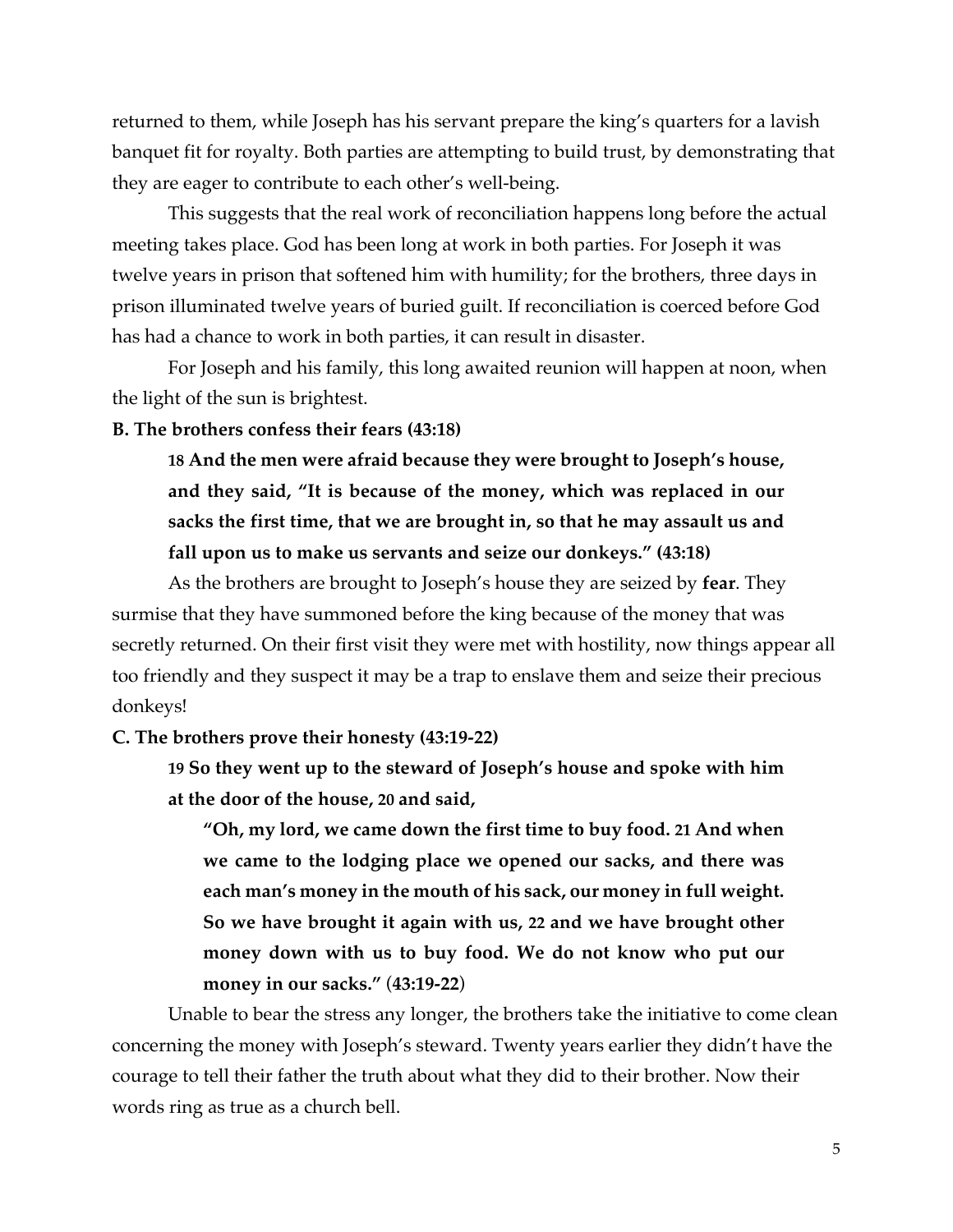**D. Joseph's steward alleviates their fears (43:23)**

**23 He replied,**

**"Peace to you, do not be afraid. Your God, the God of your father has put treasure in your sacks for you. I received your money." Then he brought Simeon out to them. (43:23)**

The steward sets them at ease with the words, "*Shalom, do not fear*," followed by the safe return of their brother Simeon. Couched between a word of peace and the sight of their brother is his surprising explanation that it was the God of Israel who had been orchestrating these events. These are strange words to come out of an Egyptian's mouth. But stranger things are still to follow.

#### **III. A Family Feast (43:24-34)**

#### **A. Preparations for the feast (43:24-25)**

**24 And when the man had brought the men into Joseph's house and given them water, and they had washed their feet, and when he had given their donkeys fodder, 25 they prepared the present for Joseph's coming at noon, for they heard that they should eat bread there. (43:24-25)**

Once Joseph's brothers are relieved, the steward shows genuine hospitality by inviting them to wash and feed their donkeys. Then they prepared and arranged their gift for Joseph, a gift that was surprisingly no longer needed to secure his favor, but will now express their honor and appreciation. After twenty years, the stage is set for Joseph's dream to be fulfilled.

#### **B. Joseph inquiries about his father (43:26-28)**

**26 When Joseph came home, they brought into the house to him the present that they had with them and bowed down to him to the ground. 27 And he inquired about their welfare and said,**

**"Is your father well, the old man of whom you spoke? Is he still alive?"**

**28 They said,**

**"Your servant our father is well; he is still alive."**

#### **And they bowed their heads and prostrated themselves. (43:26-28)**

When Joseph arrived, he received their gifts and their submission (they "*bowed to the ground*"). After twenty years Joseph is now in the presence of all his brothers,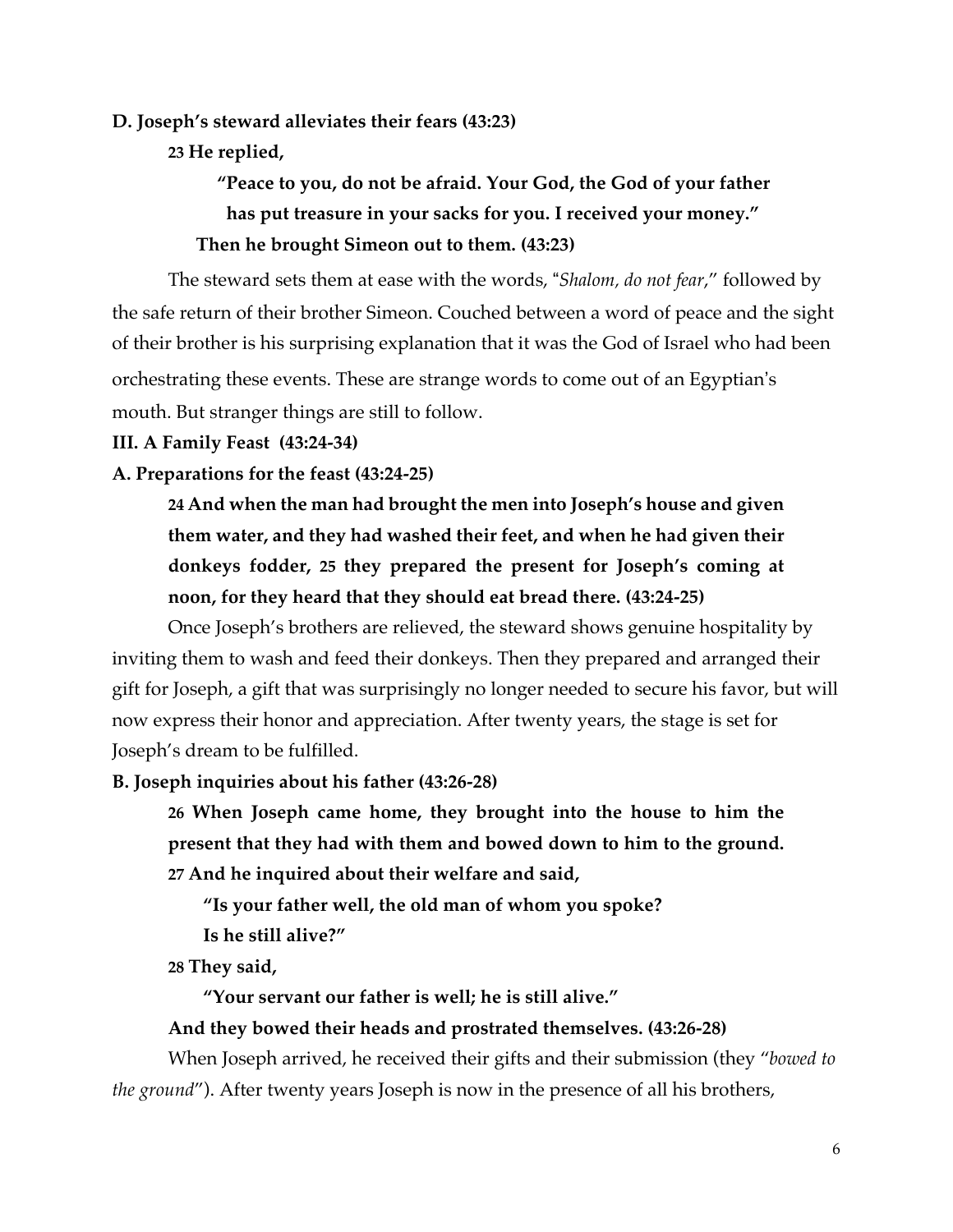including Benjamin, his dreams fulfilled. Yet what intrigues me is that Joseph seems most captivated, not by the fulfillment of his dream, or their gift, but news of his father. Thus he probes his brothers for more information concerning their father's "well being" (lit. "*shalom,*" used three times in the dialogue). They respond that their father is alive and well. We can only imagine them wondering why a foreign "*king*" is so interested in their personal family history? Joseph probes further.

## **C. Joseph sees Benjamin (43:29)**

**29 And he lifted up his eyes and saw his brother Benjamin, his mother's son, and said,**

# **"Is this your youngest brother, of whom you spoke to me? God be gracious to you, my son!" (43:29)**

The last time Joseph laid eyes on Benjamin he was but an infant. Now he is a young adult, probably in his late twenties, bowing before him. With measured words, Joseph gives Benjamin the most intimate greeting possible with deep familial and spiritual overtones, "May God be gracious to you, my son." The sight of his brother is too much for Joseph to bear.

## **D. Joseph gives place to his emotions (43:30-31)**

**30 Then Joseph hurried out, for his compassion grew warm for his brother, and he sought a place to weep. And he entered his chamber and wept there. 31 Then he washed his face and came out. And controlling himself he said, "Serve the food."** (**43:30-31**)

Wearing two different hats at one party is getting extremely difficult. On the one hand, he is playing the role of the Egyptian "lord" who holds all the power over these ten "*unknown*" Hebrew brothers. On the other hand, he is a brother and guest of honor at a feast of reconciliation orchestrated by God. Until now Joseph has maintained his control, but the sight of Benjamin pushes his emotions over the edge and he rushes out to weep.

Waltke comments that, "Underneath the cloak of Egyptian appearance, his love for his family throbs,"3 which shows us that for all his exaltation in Egypt, Joseph never forgot his true identity. Once Joseph releases his tears, he washes his face, "takes control"4 of his emotions and reenters the chamber for the historic noon meal. The last time they ate together as brothers, Joseph was pleading to them from a pit. Now he will serve them like royalty.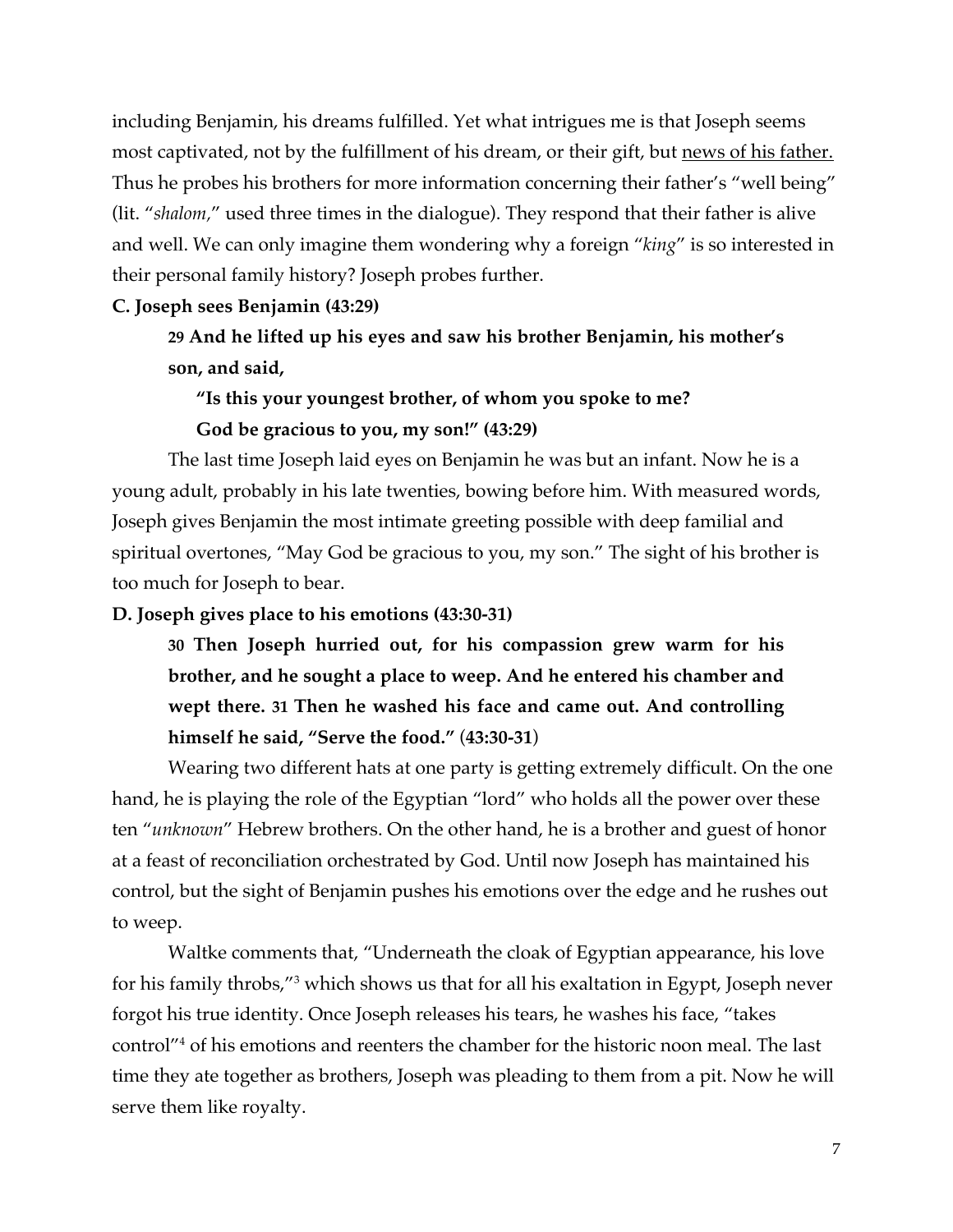#### **E. A family united (43:32-34)**

**32 They served him by himself, and them by themselves, and the Egyptians who ate with him by themselves, because the Egyptians could not eat with the Hebrews, for that is an abomination to the Egyptians. 33 And they sat before him, the firstborn according to his birthright and the youngest according to his youth. And the men looked at one another in amazement. 34 Portions were taken to them from Joseph's table, but Benjamin's portion was five times as much as any of theirs. And they drank and were merry with him. (43:32-34)**

The protocol for the meal begins as expected with strict segregation by class and race. The king eats by himself, his Egyptian servants eat by themselves, and the ten Hebrews eat by themselves.

But the normality doesn't last long. Just as the brothers take their places according to Joseph's direction they are awestruck by the fact that their seating assignments have been arranged according to their birth order. To add to their amazement, Joseph breaks protocol and serves them from his own table. And when he comes to Benjamin he gives him five times the portion of his brothers, a startling reminder of the preferential treatment shown to Joseph by his father. Now Joseph will see if his brothers can enjoy this feast in the atmosphere of favoritism.

That they did feast freely is clear, for the Hebrew reads literally, "they drank and got drunk with him." This expression, rather than being negative ("*being drunk*"), can also mean, "they drank and became fully content*,*"5 which better fits the context. The scene ends on a note of joyous celebration. Everyone's guard is down (at least almost everyone), tensions are gone, and a rare joy fills the air with a consummate bliss. And yet for Joseph, still hidden behind his Egyptian mask, the feast of reconciliation was not complete without his father.

This concludes the second journey of Joseph's brothers to Egypt, and with it we have uncovered more layers of the process of the reconciliation. The brothers have come a long way and risked a lot in their venture into Egypt. A story that began with a famine ends with a feast, and not just any feast but a family reunion on the verge of complete restoration. As we conclude this marvelous journey we need to reflect on the two brothers who made it possible and become models for us, one of God's grace, the other of Christ himself.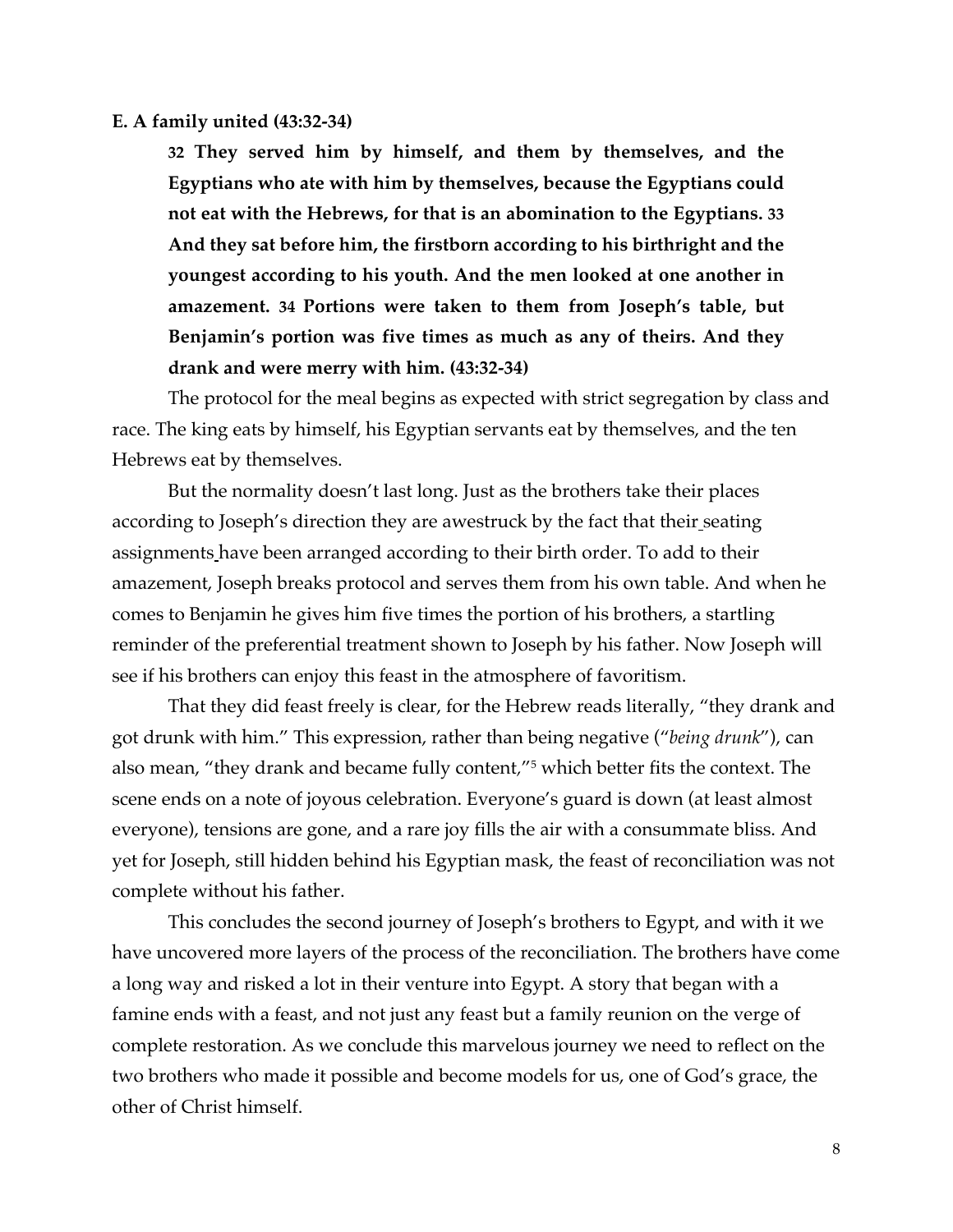#### **III. Leaders of Reconciliation**

#### **A. Judah, an example of the grace of God**

Our text began in a stalemate because of a father who refused to look beyond his personal sorrow and confront reality by faith. The family needed a leader to confront the father without violating his role as head of the family. To our surprise it is Judah who rises to the occasion.

Judah's life is a remarkable testimony to the grace of God. God chooses a man who once sold his brother for profit and turned a deaf ear to his pleas in the pit, a man who was willing to use deception as a cover for his guilty past, a man who abandoned his family of faith for Canaanite fellowship and forsook his God by intermarrying with the Canaanites. And at the lowest point in his life he threw away his identity and "name" for a brief burst of sexual pleasure from a young woman he thought was a "cult" prostitute. It would be hard to think of a lower state of human depravity than this fornicating murderer. Yet, from that low estate, God was able to turn him around and transform him into one who has wisdom to break the deadlock in this family.

If we ask what turned Judah around, the answer is the courage of his Canaanite daughter-in-law, Tamar. Perhaps she is the real heroine behind the re-making of this leader. By courageously risking her life for family fidelity and exposing his sin, she broke his downward spiral and elicited the first public confession of sin by a patriarch ("*She is righteous, I'm not!"* 38:26).6 Though we may fault her deceptive tactics, her motive was loyalty to covenant and God rewards her by giving her twins and placing her in the Messianic line (Matt 1:3). Perhaps her example of confronting male leadership gave Judah courage to confront his self-pitying father. But Judah advances beyond her methods and rather than using deception, he confronts his father with the naked truth. When that fails to move the patriarch, Judah further urges him with self-sacrifice coupled with empathy. Where did these traits come from? I suspect his encounter with his daughter-in-law played a major role.

Judah is therefore an example of the grace of God that can transform even the worst sinner into an effective leader, if they are willing to openly confront their sin (as opposed to Reuben, who never deals with his sexual sin and remains ineffective all his days). Judah and Tamar should be an encouragement to those who are not in positions of leadership and yet can play vital roles in this holy work.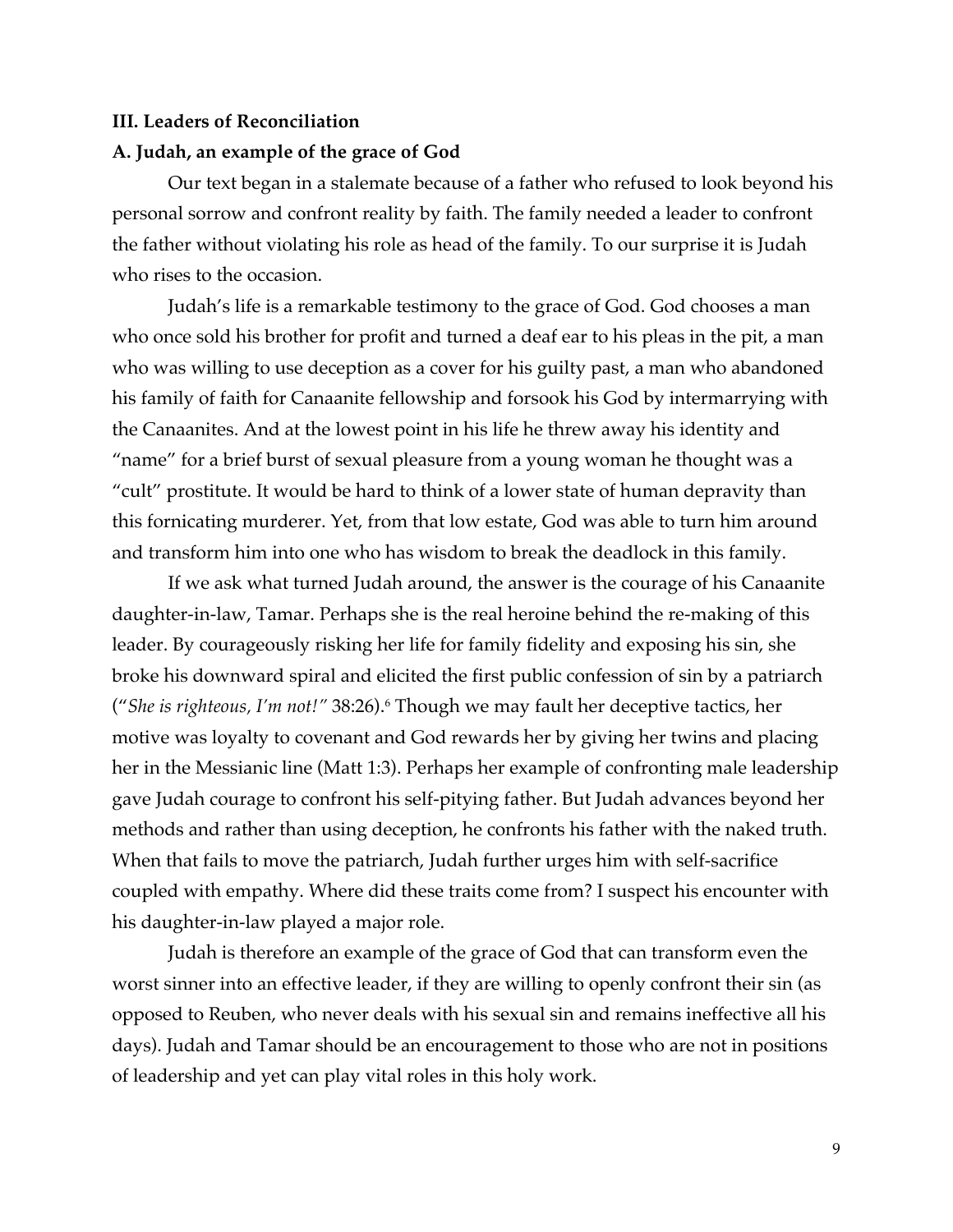#### **B. Joseph, a type of Christ and the heart of God**

If Judah is the leader of courage who breaks the human deadlock, Joseph has the even more difficult task of playing dual roles simultaneously. On the one hand, he plays the lead role of a dispassionate foreign king who possesses sovereign power and uncanny knowledge to test the brothers; but on the other, he is a son and a brother with tender emotions. If Judah models God's grace that transforms human leaders, Joseph is a type of Christ modeling God's heart in the process of reconciliation.

In the gospels we find the Joseph story retold in the person of Jesus. Jesus is the one everyone goes to find real "bread" (John 6:32). He is one who holds banquets on hillsides (Mark 6:41) and gives crumbs to widows (Mark 7:28). The banquet is a lavish feast with no entrance fee apart from the confession of sin. He himself requires no "present" (*minhah*), for he himself provides the "*minhah*." His invitation goes out to all, yet no one is coerced, and for many he must wait with endless patience. And if one from the family flock is missing, like Joseph, he postpones the feast and leaves the ninety-nine in search of the one (Matt 18:12).

And like Joseph, his feasts are also filled with controversy. He breaks cultural and religious norms by eating with tax collectors and sinners (Mark 2:16). He places the Gentile beside the Jew, the privileged rich next to the bankrupt homeless, the refugee next the CEO, the Palestinian next to the Jew, the Republican next to the Democrat. But, most amazingly to me, is that for all his sovereign power it is difficult for him to remain distant from us. When he sees a young son or daughter returning home it is difficult for him to play the royal role; he must dismiss himself and weep (Luke 15:7) like a priest. That is how much he loves you. You are priceless and the joy of your safe return means far more to him than the pain and agony you have caused him. So Jesus now invites you to eat and drink freely with him. Amen.

#### **Benediction**

"Finally, brothers and sisters, rejoice! Strive for full restoration, encourage one another, be of one mind, live in peace. And the God of love and peace will be with you." 2 Cor 13:11 NIV